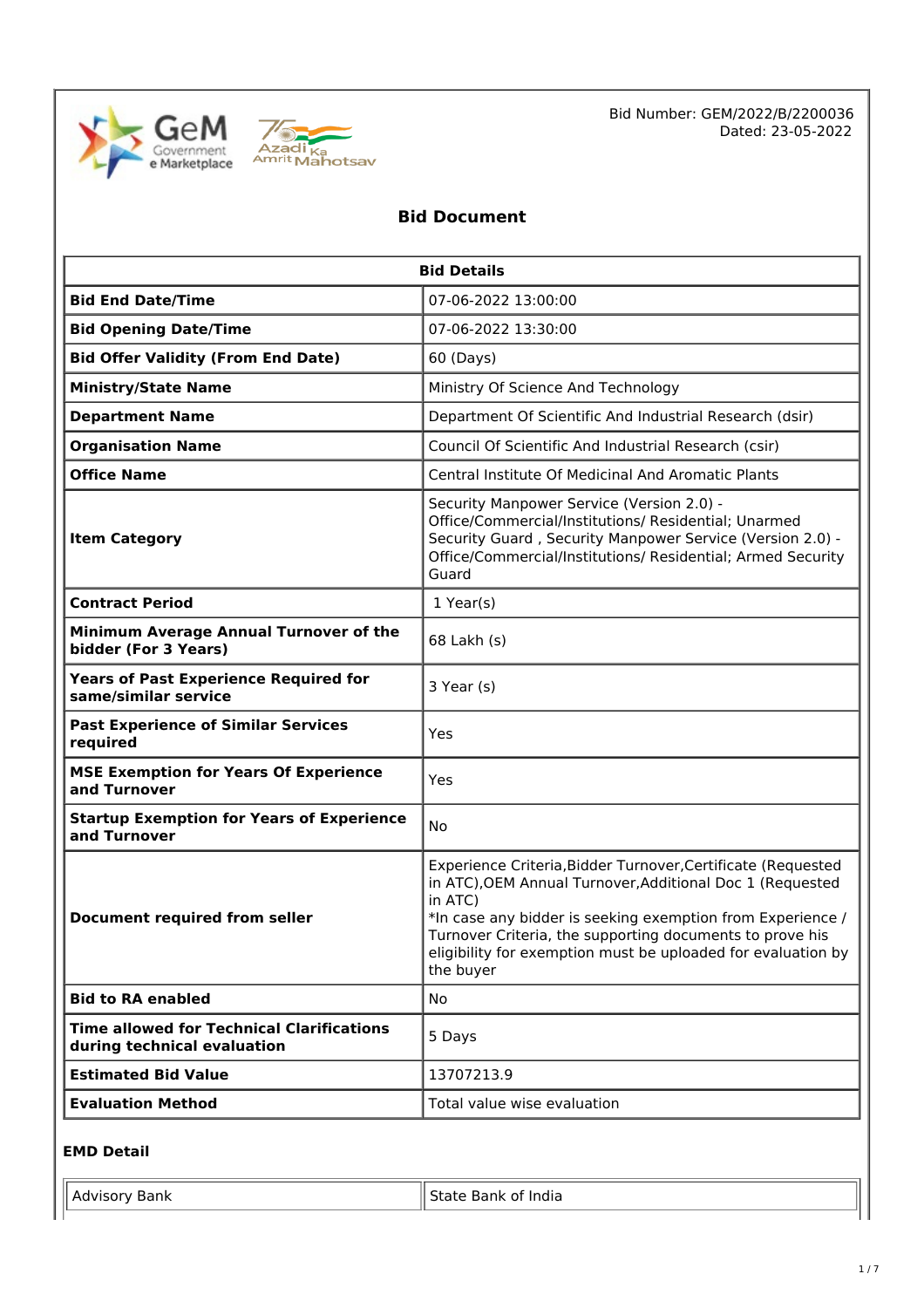| <b>EMD Percentage(%)</b> | 2.00        |
|--------------------------|-------------|
| <b>EMD Amount</b>        | 74144<br>~- |

# **ePBG Detail**

| Advisory Bank                       | ll State Bank of India |
|-------------------------------------|------------------------|
| ePBG Percentage(%)                  | 10.00                  |
| Duration of ePBG required (Months). | 15                     |

(a). EMD EXEMPTION: The bidder seeking EMD exemption, must submit the valid supporting document for the relevant category as per GeM GTC with the bid. Under MSE category, only manufacturers for goods and Service Providers for Services are eligible for exemption from EMD. Traders are excluded from the purview of this Policy.

(b). EMD & Performance security should be in favour of Beneficiary, wherever it is applicable.

## **Beneficiary:**

Director

CSIR - CENTRAL INSTITUTE OF MEDICINAL AND AROMATIC PLANTS, Kukrail Picnic Spot Road, P.O. CIMAP, Lucknow 226015 (Dr. Prabodh Kumar Trivedi)

## **Splitting**

Bid splitting not applied.

## **MSE Purchase Preference**

MSE Purchase Preference  $\|\gamma_{\text{ES}}\|$ 

1. If the bidder is a Micro or Small Enterprise as per latest definitions under MSME rules, the bidder shall be exempted from the requirement of "Bidder Turnover" criteria and "Experience Criteria". If the bidder is OEM of the offered products, it would also be exempted from the "OEM Average Turnover" criteria. In case any bidder is seeking exemption from Turnover / Experience Criteria, the supporting documents to prove his eligibility for exemption must be uploaded for evaluation by the buyer.

2. The minimum average annual financial turnover of the bidder during the last three years, ending on 31st March of the previous financial year, should be as indicated above in the bid document. Documentary evidence in the form of certified Audited Balance Sheets of relevant periods or a certificate from the Chartered Accountant / Cost Accountant indicating the turnover details for the relevant period shall be uploaded with the bid. In case the date of constitution / incorporation of the bidder is less than 3-year-old, the average turnover in respect of the completed financial years after the date of constitution shall be taken into account for this criteria. 3. Years of Past Experience required: The bidder must have experience for number of years as indicated above in bid data sheet (ending month of March prior to the bid opening) of providing similar type of services to any Central / State Govt Organization / PSU / Public Listed Company. Copies of relevant contracts / orders to be uploaded along with bid in support of having provided services during each of the Financial year. 4. Purchase preference to Micro and Small Enterprises (MSEs): Purchase preference will be given to MSEs as defined in Public Procurement Policy for Micro and Small Enterprises (MSEs) Order, 2012 dated 23.03.2012 issued by Ministry of Micro, Small and Medium Enterprises and its subsequent Orders/Notifications issued by concerned Ministry. If the bidder wants to avail the Purchase preference for services, the bidder must be the Service

provider of the offered Service. Relevant documentary evidence in this regard shall be uploaded along with the bid in respect of the offered service. If L-1 is not an MSE and MSE Service Provider (s) has/have quoted price within L-1+ 15% of margin of purchase preference /price band defined in relevant policy, then 100% order quantity will be awarded to such MSE bidder subject to acceptance of L1 bid price.

5. Estimated Bid Value indicated above is being declared solely for the purpose of guidance on EMD amount and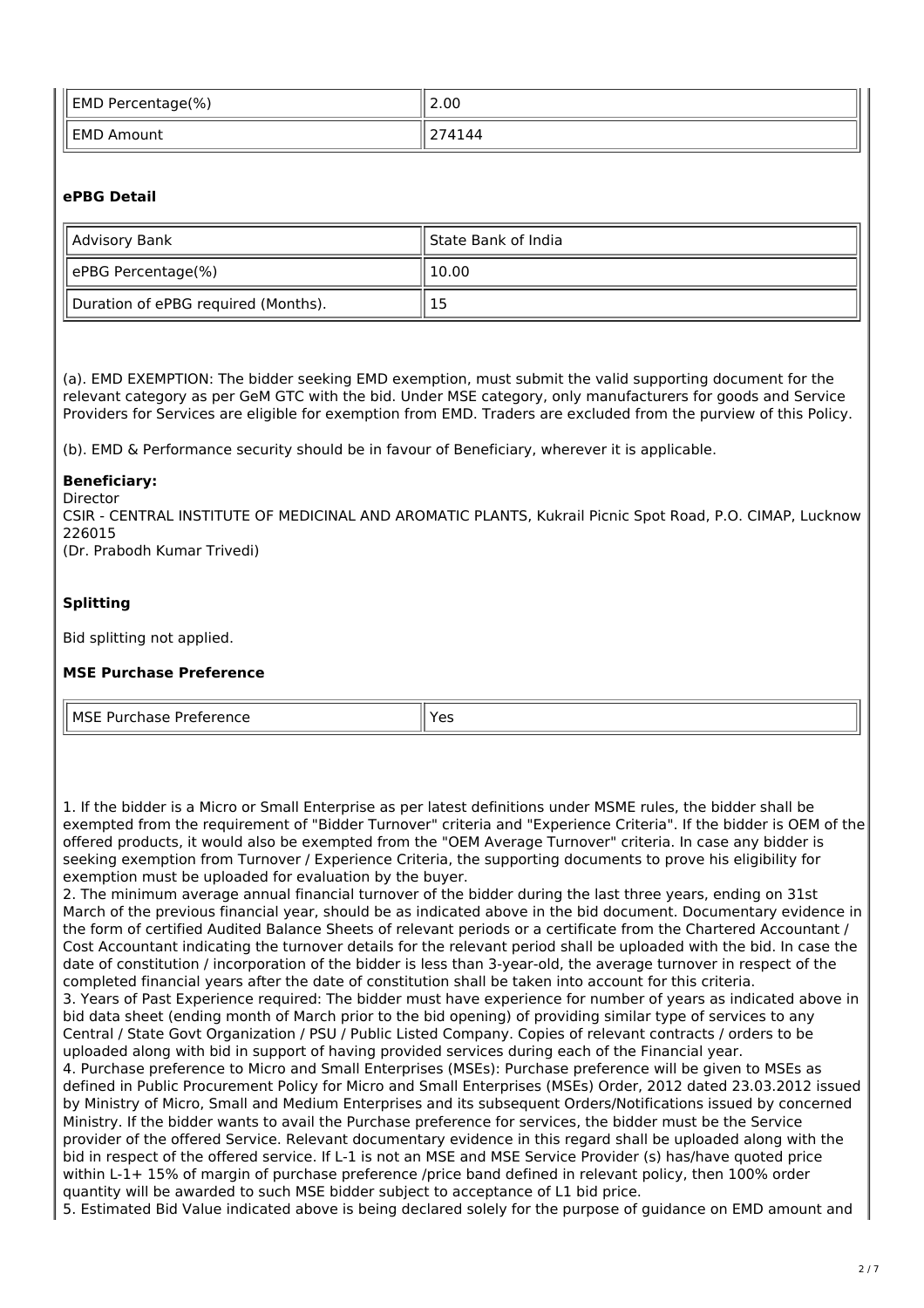for determining the Eligibility Criteria related to Turn Over, Past Performance and Project / Past Experience etc. This has no relevance or bearing on the price to be quoted by the bidders and is also not going to have any impact on bid participation. Also this is not going to be used as a criteria in determining reasonableness of quoted prices which would be determined by the buyer based on its own assessment of reasonableness and based on competitive prices received in Bid / RA process.

6. Past Experience of Similar Services: The Bidder must have successfully executed / completed at least one single order of 80 % of the Estimated Bid Value or 2 orders each of 50 % of the Estimated Bid Value or 3 orders each of 40 % of the Estimated Bid Value for similar service(s) in last three years to any Central / State Govt Organization / PSU / Public Listed Company. Copies of contracts / work orders and documentary evidence of successful execution / completion in support of Past Experience of Similar Services along with names, address and contact details of clients shall be uploaded with the bid for verification by the Buyer.

## **Additional Qualification/Data Required**

#### **Annual turnover Required by Buyer in Crores:**Minimum 0.68 crores

**The Bidder should have executed at least X No. projects with contract value not less than yy for eachcontract of providing manpower services to Central/ State Government Departments/ Public SectorUndertakings/ Autonomous Bodies in last N financial years:**At least three works amounting to 40% or two works amounting to 50% or at least one work amounting to 80% of the estimated cost or above in single contract during the last five years.

**Geographic Presence: Office registration certificate:**Yes. Rent Agreement will no be considered as valid address proof.

**Additional Conditions specific to this bid:**The tenderers should be Registered with Assistant Labour commissioner as Contractor under the provisions of Contract Labour (Regulation & Abolition) Act, 1970. The Tenderers should have successfully completed at least three works amounting to 40% or two works amounting to 50% or at least one work amounting to 80% of the estimated cost or above in single contract during the last five years. The cut off date for counting experience is 31.03.2022.

# **Security Manpower Service (Version 2.0) - Office/Commercial/Institutions/ Residential; Unarmed Security Guard ( 28 )**

| <b>Specification</b>                               | <b>Values</b>                               |  |  |
|----------------------------------------------------|---------------------------------------------|--|--|
| Core                                               |                                             |  |  |
| Type of Establishment / Area                       | Office/Commercial/Institutions/ Residential |  |  |
| Category of Profile                                | <b>Unarmed Security Guard</b>               |  |  |
| Category of Skills                                 | Skilled                                     |  |  |
| Gender                                             | Male                                        |  |  |
| Duty Hours in a day                                | 8                                           |  |  |
| Qualification                                      | Secondary School                            |  |  |
| Ex Servicemen                                      | Optional                                    |  |  |
| Age Limit                                          | Up to 55 years                              |  |  |
| Years of Experience                                | $0 - 3$ years                               |  |  |
| Additional Requirements for the Security Personnel | Driver's License                            |  |  |
| Addon(s)                                           |                                             |  |  |

## **Technical Specifications**

# **Additional Specification Documents**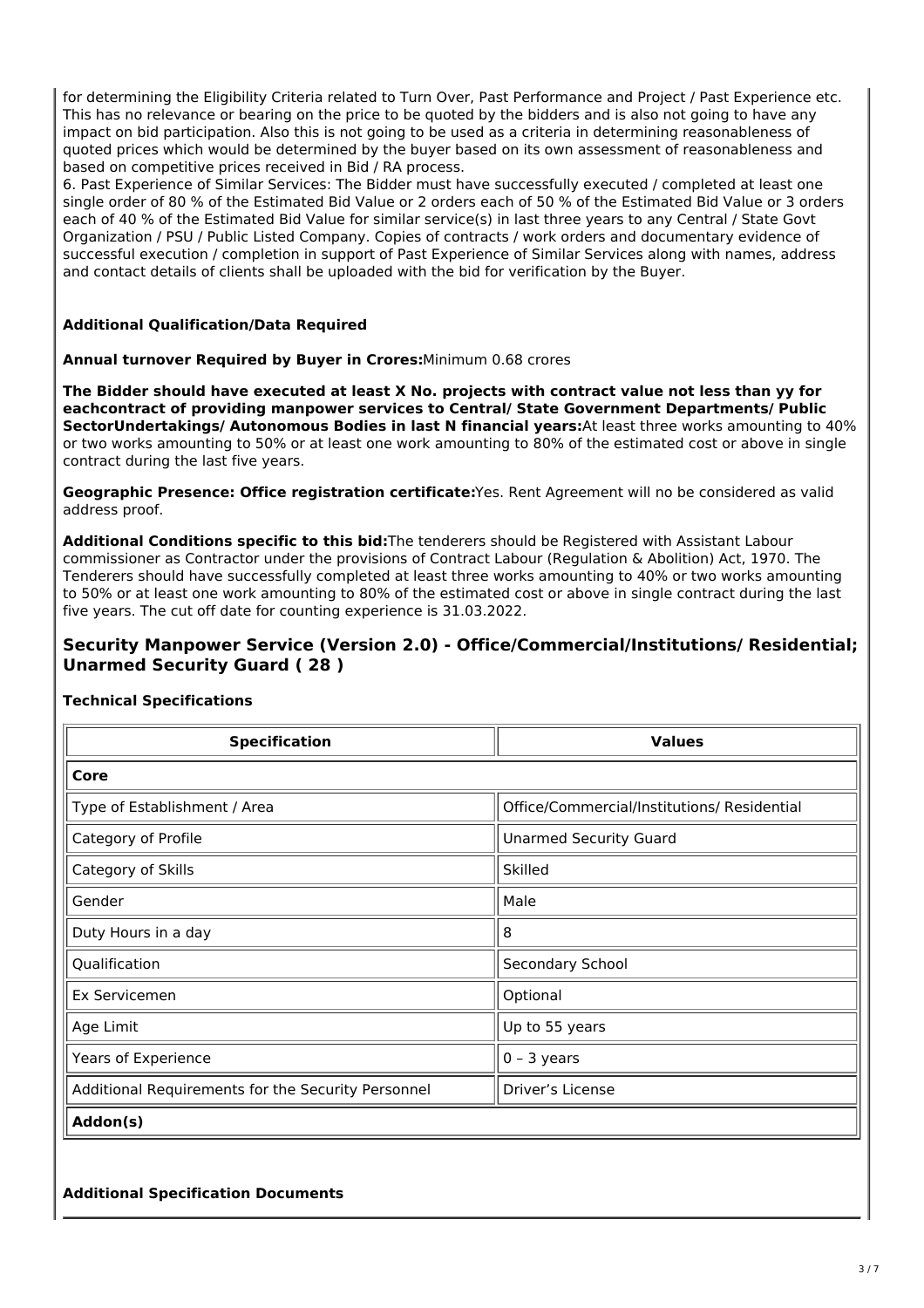# **Consignees/Reporting Officer and Quantity**

| S.No. | <b>Consignee/Reporti</b><br>ng Officer | <b>Address</b>                                                                                                          | <b>Number of</b><br>resources to<br>be hired | <b>Additional</b><br>Requirement                                                                                                                                                                                                                                                                                                                                                                                                                                                                                  |
|-------|----------------------------------------|-------------------------------------------------------------------------------------------------------------------------|----------------------------------------------|-------------------------------------------------------------------------------------------------------------------------------------------------------------------------------------------------------------------------------------------------------------------------------------------------------------------------------------------------------------------------------------------------------------------------------------------------------------------------------------------------------------------|
| 1     | Naresh Kumar                           | 226015, CSIR- Central Institute<br>of Medicinal and Aromatic<br>Plants (CSIR-CIMAP) Kukrail<br>Picnic Spot Road Lucknow | 28                                           | • Number of working<br>days in a month :<br>30<br>• Provident Fund<br>(INR per day) :<br>95.4<br>• EDLI (INR per day)<br>: 3.975<br>• ESI (INR per day) :<br>25.83<br>• EPF Admin charge<br>(INR per day) :<br>3.975<br>• Bonus (INR per<br>day) : 66.22<br>• Non Mandatory<br>Compliance 1 (in<br>Rupees): 0<br>• Non Mandatory<br>Compliance 2 (in<br>Rupees): 0<br>• Non Mandatory<br>Compliance 3 (in<br>Rupees): 0<br>• Tenure/ Duration of<br>Employment: 12<br>• Basic Pay<br>(Minimum daily<br>wage): 795 |

# **Security Manpower Service (Version 2.0) - Office/Commercial/Institutions/ Residential; Armed Security Guard ( 4 )**

# **Technical Specifications**

| <b>Specification</b>         | <b>Values</b>                               |  |  |
|------------------------------|---------------------------------------------|--|--|
| Core                         |                                             |  |  |
| Type of Establishment / Area | Office/Commercial/Institutions/ Residential |  |  |
| Category of Profile          | <b>Armed Security Guard</b>                 |  |  |
| Category of Skills           | <b>Highly Skilled</b>                       |  |  |
| Gender                       | Male                                        |  |  |
| Duty Hours in a day          | 8                                           |  |  |
| Qualification                | Secondary School                            |  |  |
| Ex Servicemen                | Optional                                    |  |  |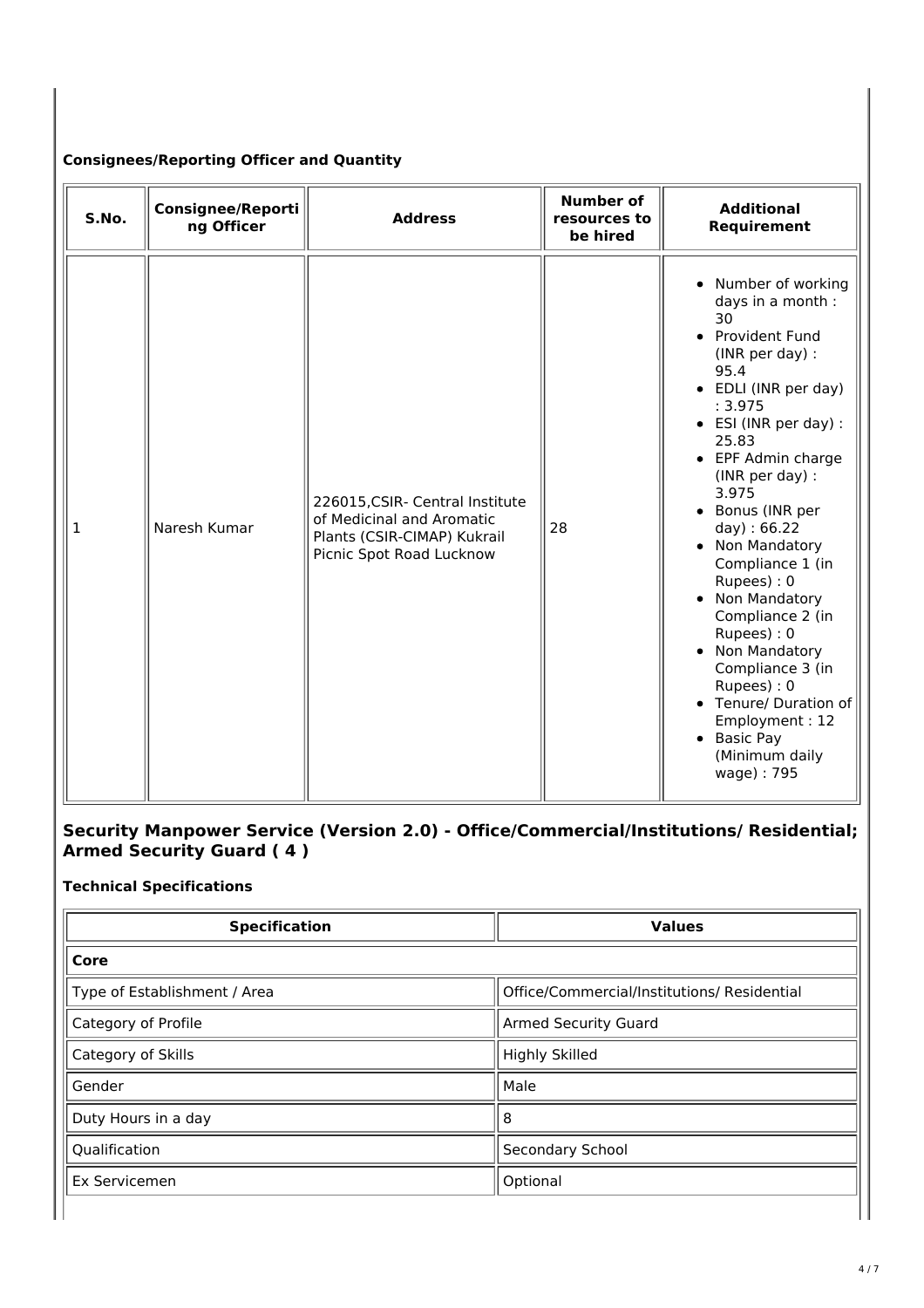| <b>Specification</b>                               | <b>Values</b>       |  |  |
|----------------------------------------------------|---------------------|--|--|
| Age Limit                                          | Up to 55 years      |  |  |
| Years of Experience                                | $ 0 - 3$ years      |  |  |
| Additional Requirements for the Security Personnel | Valid Armed License |  |  |
| Addon(s)                                           |                     |  |  |

# **Additional Specification Documents**

# **Consignees/Reporting Officer and Quantity**

| S.No. | <b>Consignee/Reporti</b><br>ng Officer | <b>Address</b>                                                                                                          | <b>Number of</b><br>resources to<br>be hired | <b>Additional</b><br>Requirement                                                                                                                                                                                                                                                                                                                                                                                                                                                                                               |
|-------|----------------------------------------|-------------------------------------------------------------------------------------------------------------------------|----------------------------------------------|--------------------------------------------------------------------------------------------------------------------------------------------------------------------------------------------------------------------------------------------------------------------------------------------------------------------------------------------------------------------------------------------------------------------------------------------------------------------------------------------------------------------------------|
| 1     | Naresh Kumar                           | 226015, CSIR- Central Institute<br>of Medicinal and Aromatic<br>Plants (CSIR-CIMAP) Kukrail<br>Picnic Spot Road Lucknow | 4                                            | Number of working<br>$\bullet$<br>days in a month :<br>30<br>• Provident Fund<br>(INR per day) :<br>103.68<br>• EDLI (INR per day)<br>: 4.32<br>• ESI (INR per day) :<br>28.08<br>• EPF Admin charge<br>(INR per day) :<br>4.32<br>Bonus (INR per<br>day): 71.97<br>Non Mandatory<br>Compliance 1 (in<br>Rupees): 0<br>Non Mandatory<br>Compliance 2 (in<br>Rupees): 0<br>Non Mandatory<br>Compliance 3 (in<br>Rupees): 0<br>Tenure/ Duration of<br>$\bullet$<br>Employment: 12<br>• Basic Pay<br>(Minimum daily<br>wage): 864 |

# **Buyer Added Bid Specific Terms and Conditions**

# 1. **Generic**

While generating invoice in GeM portal, the seller must upload scanned copy of GST invoice and the screenshot of GST portal confirming payment of GST.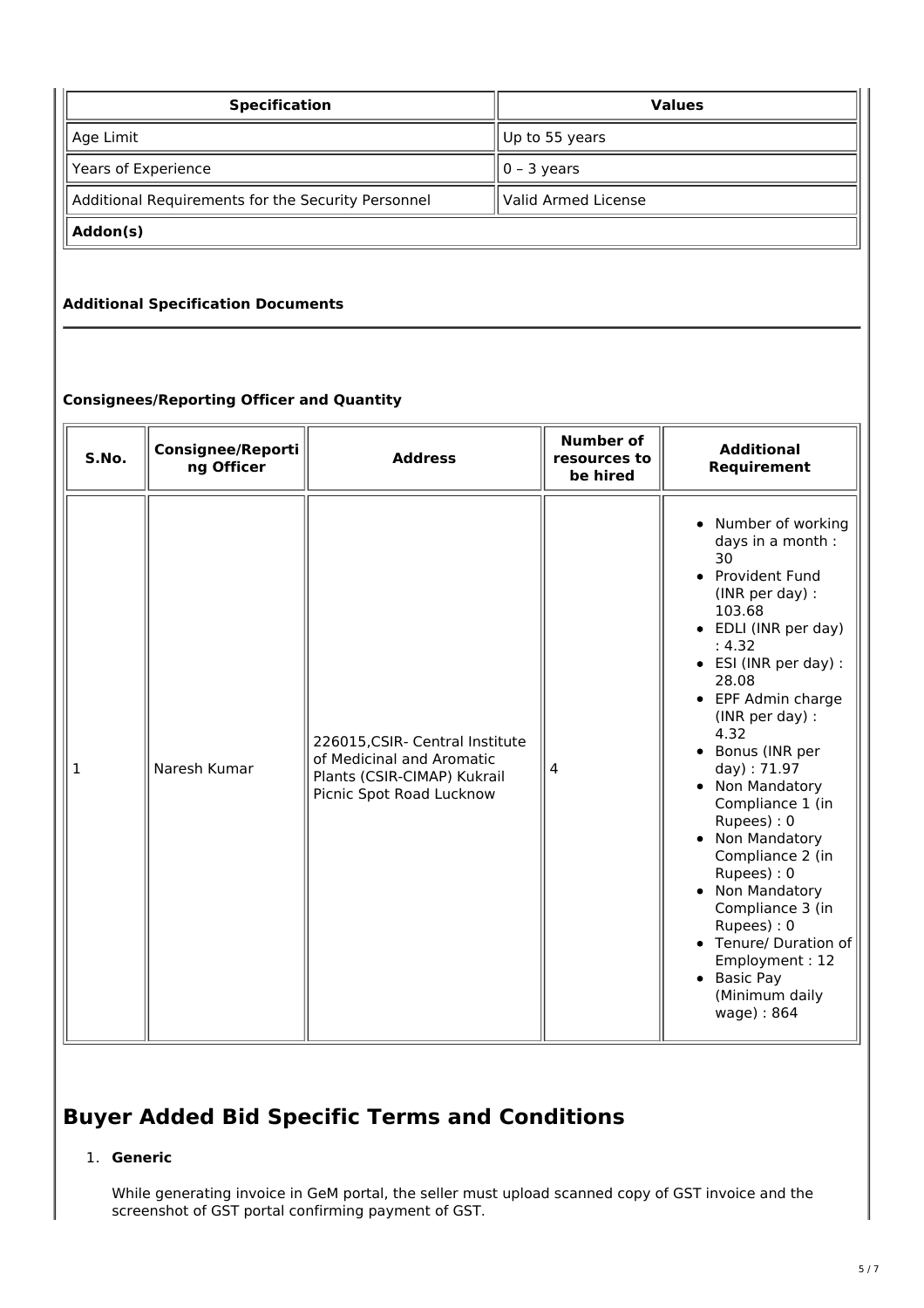# 2. **Buyer Added Bid Specific Scope Of Work(SOW)**

# Text Clause(s)

Rendering security services at CSIR - Central Institute of Medicinal and Aromatic Plants, Lucknow.

#### 3. **Generic**

Bidders are advised to check applicable GST on their own before quoting. Buyer will not take any responsibility in this regards. GST reimbursement will be as per actuals or as per applicable rates (whichever is lower), subject to the maximum of quoted GST %.

## 4. **Generic**

Duration of the service contract may be extended up to 6 months beyond the initial contract duration (subject to satisfactory performance and mutual consent).

# 5. **Generic**

Supplier shall ensure that the Invoice is raised in the name of Consignee with GSTIN of Consignee only.

#### 6. **Generic**

1. The Seller shall not assign the Contract in whole or part without obtaining the prior written consent of buyer.

2. The Seller shall not sub-contract the Contract in whole or part to any entity without obtaining the prior written consent of buyer.

3. The Seller shall, notwithstanding the consent and assignment/sub-contract, remain jointly and severally liable and responsible to buyer together with the assignee/ sub-contractor, for and in respect of the due performance of the Contract and the Sellers obligations there under.

## 7. **Payment**

PAYMENT OF SALARIES AND WAGES: Service Provider is required to pay Salaries / wages of contracted staff deployed at buyer location first i.e. on their own and then claim payment from Buyer alongwith all statutory documents like, PF, ESIC etc. as well as the bank statement of payment done to staff.

# 8. **Forms of EMD and PBG**

Bidders can also submit the EMD with Account Payee Demand Draft in favour of Director, CIMAP payable at Lucknow.

Bidder has to upload scanned copy / proof of the DD along with bid and has to ensure delivery of hardcopy to the Buyer within 5 days of Bid End date / Bid Opening date.

## 9. **Forms of EMD and PBG**

Successful Bidder can submit the Performance Security in the form of Fixed Deposit Receipt also (besides PBG which is allowed as per GeM GTC). FDR should be made out or pledged in the name of Director, CIMAP, Lucknow A/C (Name of the Seller). The bank should certify on it that the deposit can be withdrawn only on the demand or with the sanction of the pledgee. For release of Security Deposit, the FDR will be released in favour of bidder by the Buyer after making endorsement on the back of the FDR duly signed and stamped along with covering letter. Successful Bidder has to upload scanned copy of the FDR document in place of PBG and has to ensure delivery of hard copy of Original FDR to the Buyer within 15 days of award of contract.

#### 10. **Certificates**

Bidder's offer is liable to be rejected if they don't upload any of the certificates / documents sought in the Bid document, ATC and Corrigendum if any.

## 11. **Buyer Added Bid Specific ATC**